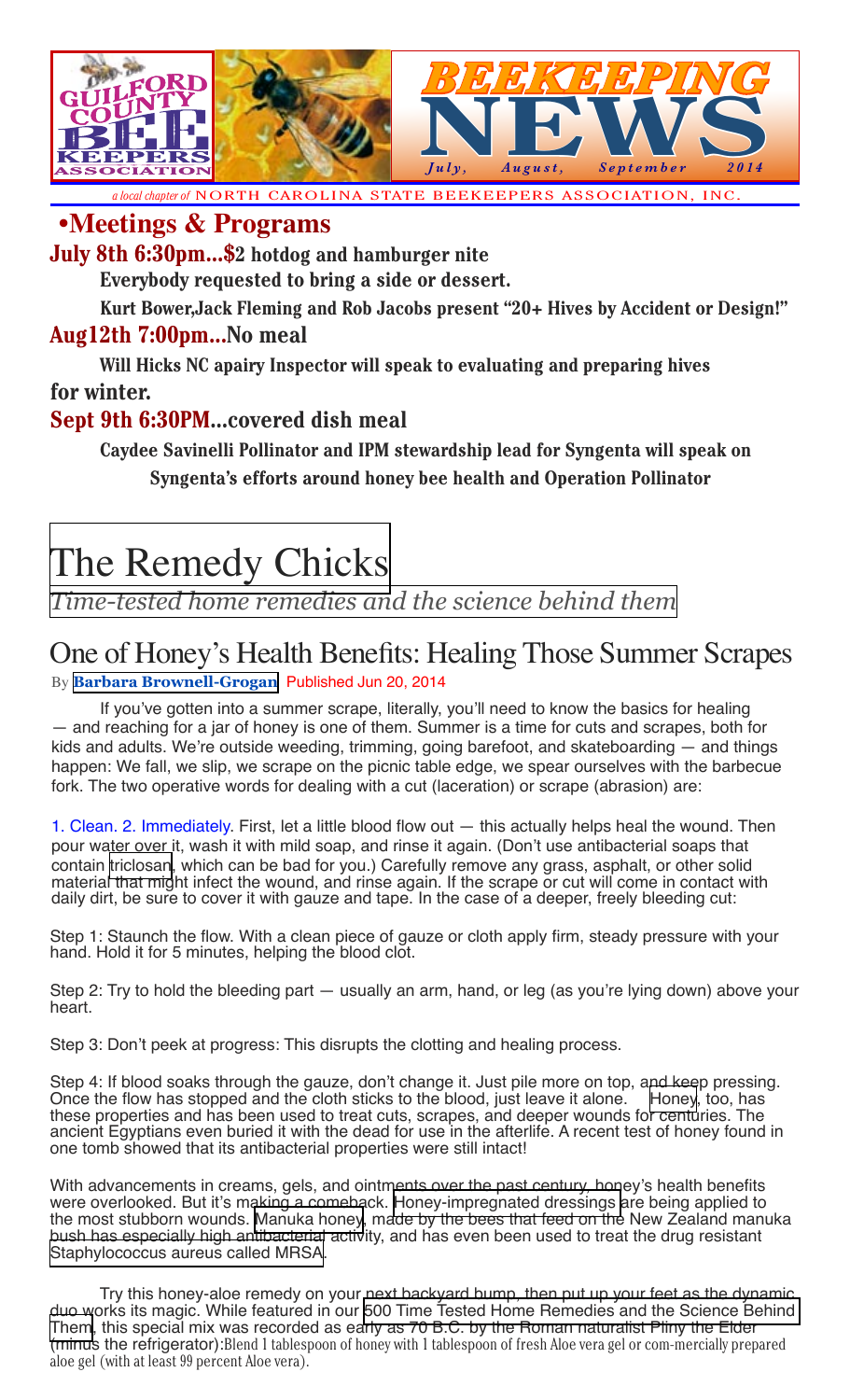## **Genetically-Modified Honey Bees: A Key Technology for Honey Bee Research**

June 11, 2014 by [Entomology Today](http://entomologytoday.org/author/rlevine2013/) [4 Comments](http://entomologytoday.org/2014/06/11/genetically-modified-honey-bees-a-key-technology-for-honey-bee-research/#comments) Photo by Alexander Wild.



#### **By David O'Brochta**

A breakthrough in the efforts to genetically modify honey bees was recently reported by Christina Schulte and colleagues from Heinrich Heine University in the Proceedings of the National Academy of Sciences of the United States of America.

Schulte et al. reported the creation of a honey bee containing a "foreign" gene — in this case, one that made some of the cells in the bee glow. This is a first in bee research. These researchers did not establish a colony of genetically-modified bees; they only showed that genetically-manipulated queens could produce genetically-modified drones in the lab. It was a proof of concept.

We have known the genome sequence of the honey bee, Apis mellifera, since 2006. The bee genome helps bee biologists learn how honey bees tick, and it has already provided insights. The genome is rich in genes associated with smell, but it has relatively fewer genes associated with taste and immune functions, reflecting evolutionary adaptations associated with their unique lifestyle.

Using genetic technologies in the laboratory to actually manipulate the bee genome in living bees will lead to deeper insights, such as how they fight infections like foul brood disease or parasites like Varroa mites, as well as the genetic basis for bee behavior. Imagine you know a little bit about cars and you want to figure out what makes them run. A manual is available, but it's in some kind of code. One approach would be to take a hammer and, starting with one part at a time, break things and then see how the "mutated" car functions.

"Oh look, now it doesn't start — that must be a starter thingy," you might deduce.

"Now all the lights and the radio don't work — that must be an electrical thingamabob." And so on. Pretty soon you would know a lot about how the car works and the role of many of its parts, and the coded manual would make more sense too.

This is pretty much how geneticists might approach the problem of understanding how bees function. Geneticists would not use a hammer, but they would use genetic technologies to manipulate the genome of living bees to see how those alterations affected the organism. Today there are many technologies that enable scientists to insert genes into chromosomes. In the case of bees, applying those technologies has proven very difficult. This is because insect-genome-modification technologies require physically injecting these technologies (usually bits of DNA) into honey bee eggs, having the eggs hatch and develop into fertile queens, and then getting the queens to reproduce. However, bees do not like having their eggs injected.

The key to Schulte et al.'s success was their innovative approaches to manipulating and controlling bee reproduction and behavior in the laboratory so they could successfully inject their eggs. They have forged an important path that others can follow, albeit a challenging one.

Just as the human genome enables human biology to be understood for the purposes of developing therapeutics and solutions to unwanted conditions, these results represent the beginning of a similar phase of bee research.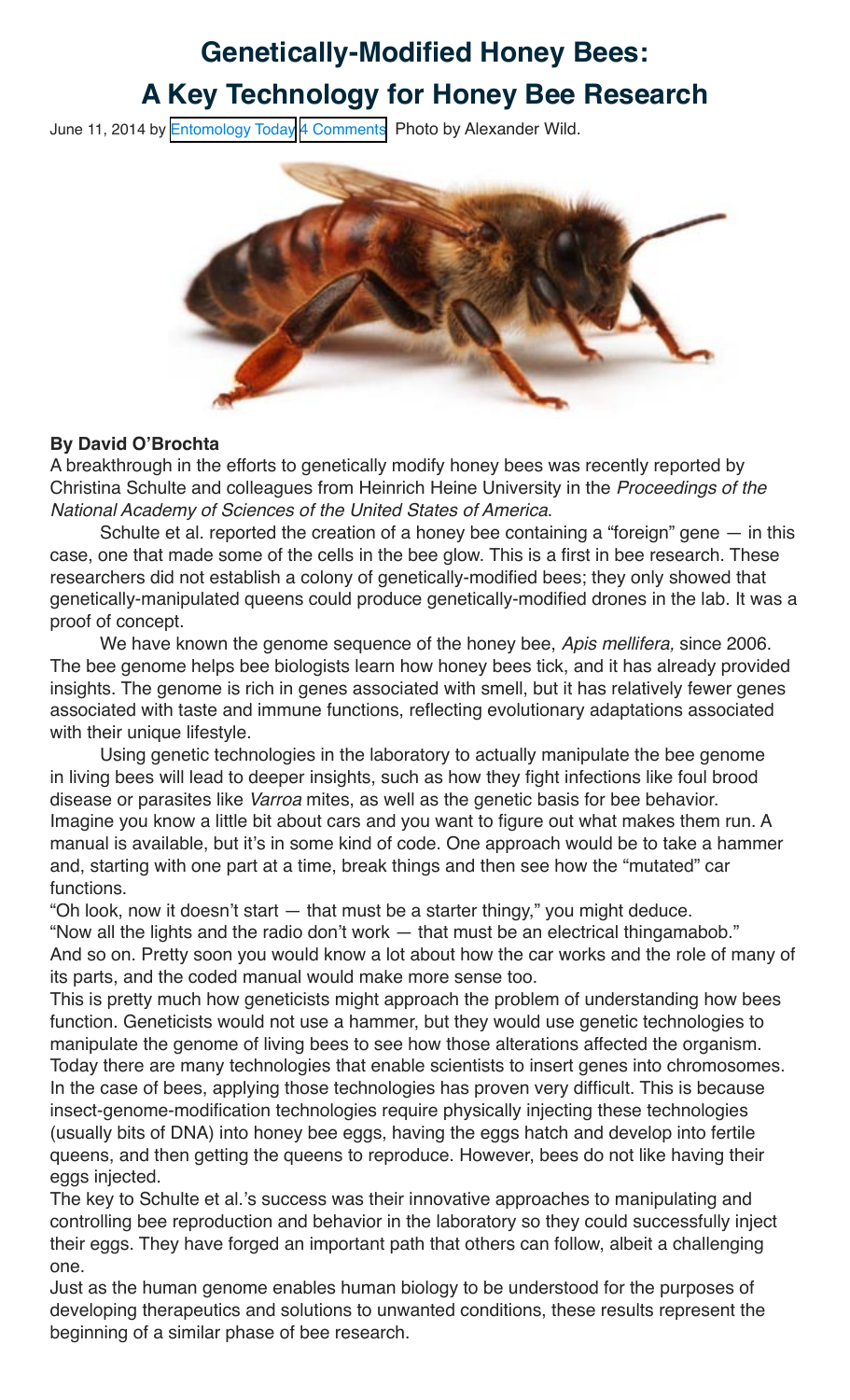## **Congress Wants to Save Honeybees by Banning Some Pesticides**

At a hearing in April held by the House Agriculture Subcommittee on Horticulture, Research, Biotechnology and Foreign Agriculture, lawmakers heard from the Agriculture Department and the pesticide industry.

Testimony focused either on the Varroa mite, best management practices or on the need for neonicotinoids. "The chemical class, when used properly, is vital to the success of our industry," said Jeff Stone, executive director of



the Oregon Association of Nurseries, in his testimony.

David L. Fischer, manager of Bayer's bee care center, underscored the complexity of the problem, saying no one factor was to blame. "Contrary to the opinion of some anti-pesticide groups, extensive research has shown these products do not represent a long-term threat to bee colonies," Fischer said.

Whether lawmakers agree depends on whose science they believe.

"If they want to be truly informed about the bee crisis," said Tiffany Finck-Haynes, director of the food and technology program at Friends of the Earth U.S., "they need to rely on independent scientists, not scientists from Bayer."

David L. Fischer, manager of Bayer's bee care center, underscored the complexity of the problem, saying no one factor was to blame. "Contrary to the opinion of some anti-pesticide groups, extensive research has shown these products do not represent a long-term threat to bee colonies," Fischer said.

Whether lawmakers agree depends on whose science they believe.

"If they want to be truly informed about the bee crisis," said Tiffany Finck-Haynes, director of the food and technology program at Friends of the Earth U.S., "they need to rely on independent scientists, not scientists from Bayer."

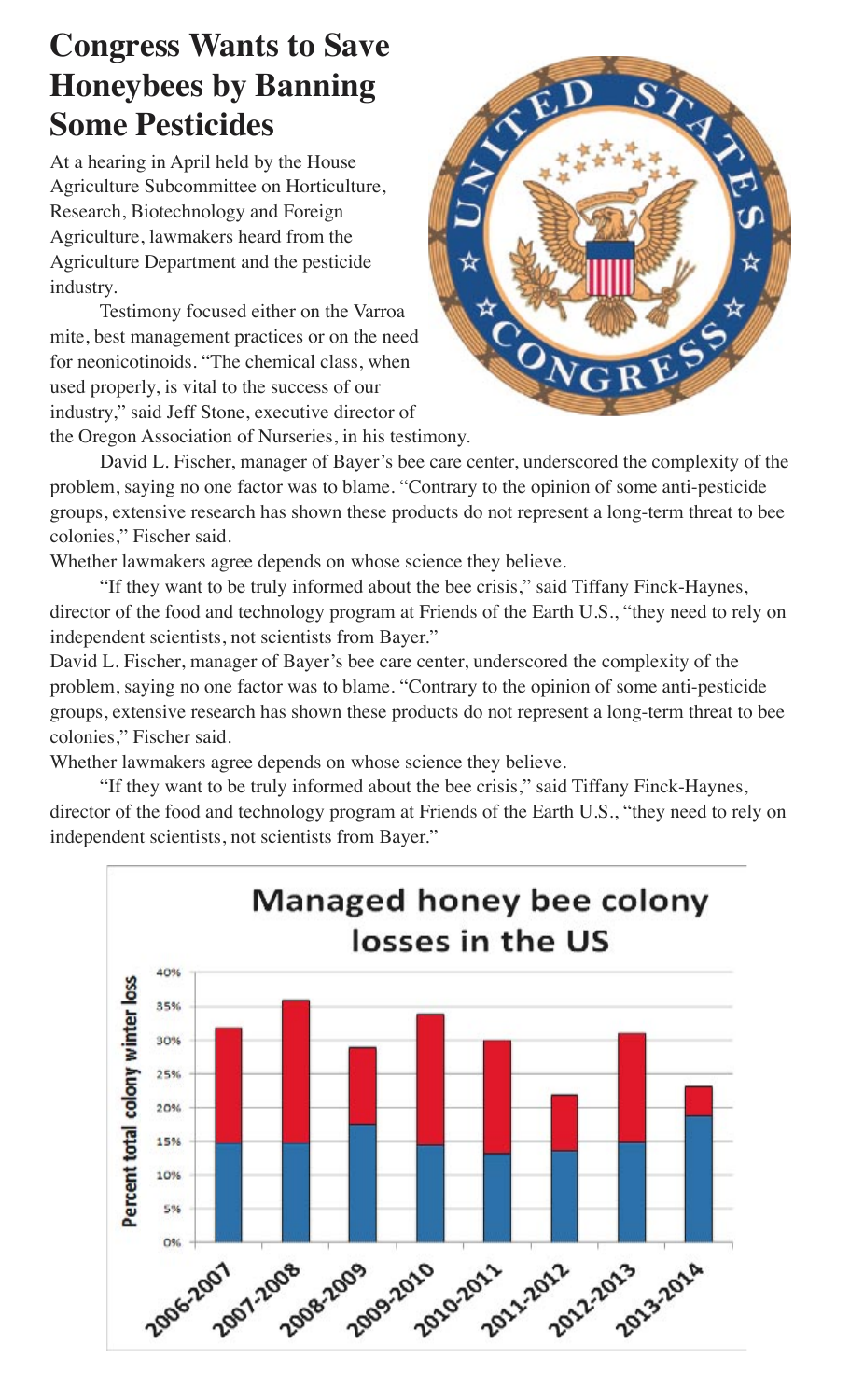# Pesticide Ban Is Just One Piece of Honeybee Puzzle

By [Georgina Gustin](http://www.rollcall.com/reporters/202.html) Roll Call Staff June 6, 2014, 4:40 p.m.

Neonicotinoids were first introduced in the 1990s, and are now the most used synthetic pesticides in the world.

They can be used on leaves, in the soil and also as seed coatings — the third being the most common usage. The global market hovers around \$2.6 billion and is dominated by two players: Bayer, which produces imidacloprid and clothianidin, and Syngenta, which produces thiamethoxam.

All three synthetic pesticides have been temporarily restricted in the European Union amid concerns about their impacts on bees. Legislation introduced by Rep. [John Conyers Jr.,](http://www.rollcall.com/members/253.html) D-Mich., and [Earl Blumenauer](http://www.rollcall.com/members/403.html), D-Ore., would temporarily ban four nitro neonicotinoids — the above three as well as dinotefuran — until the Environmental Protection Agency completes a new review of safety.

Neonics are broken down into two classes, nitro and cyano. The nitro class is thought to be especially damaging to pollinators such as bees.

While the Conyers-Blumenauer legislation is gaining some traction, passage is a long way off. Bee researchers say that neonics are just one of many factors weakening and killing bees, and Congress should focus on other avenues.

Marla Spivak of the University of Minnesota, one of the country's leading bee researchers, recently attended a White House summit on pollinator health.

Here's her wish list:

•Provide long-term funding for diagnostic labs at a national level

•Require the EPA to label urban landscape pesticides. While agricultural pesticides have clear bee warning labels, pesticides used by homeowners and landscapes in urban and suburban settings are unregulated.

•Provide funding for plantings along rights-of-way — near roads and utilities — to provide corridors for bees.

And, "of course, more funding for research," Spivak added. "But that's always a given."

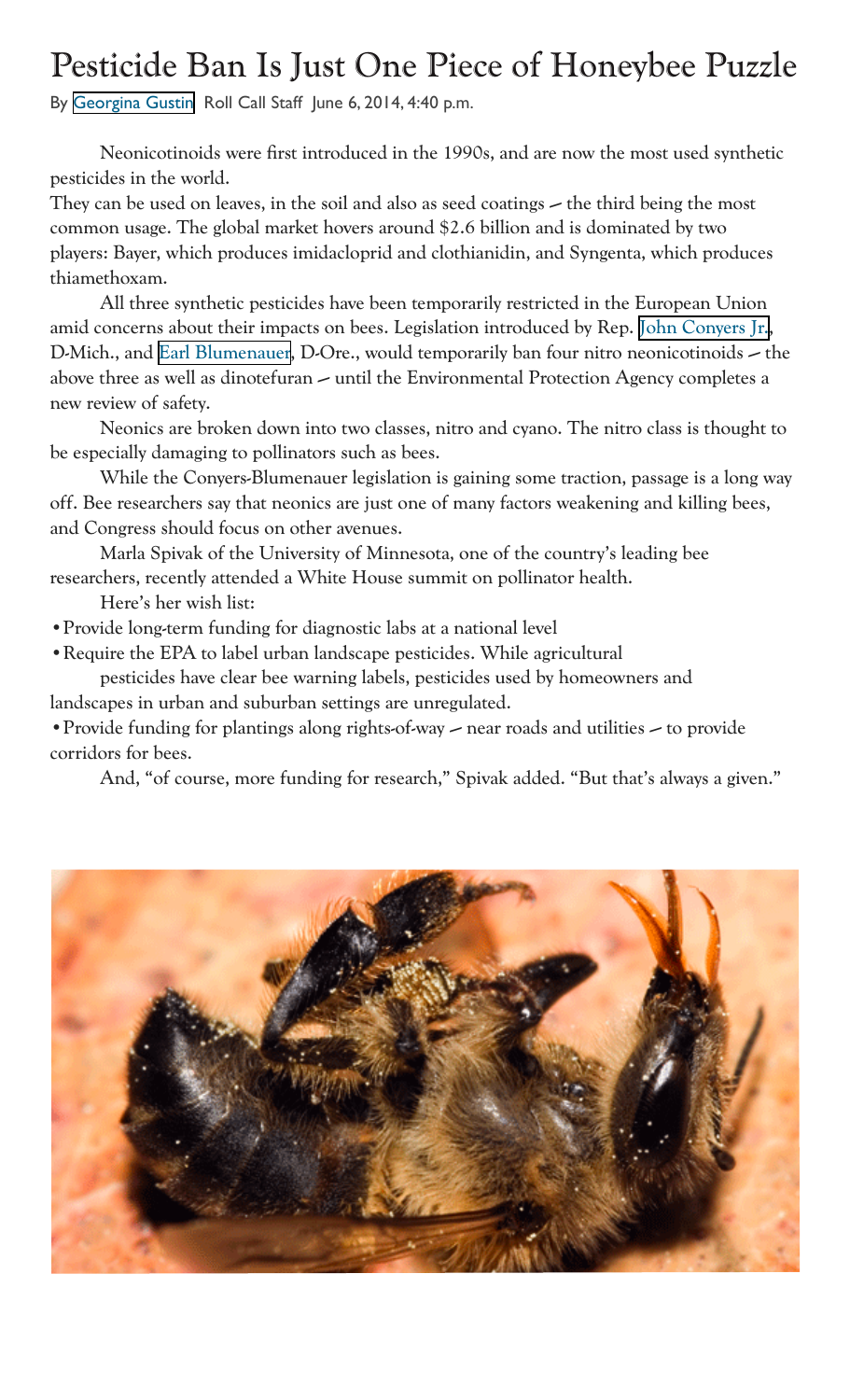### *I let bees sting me on the penis and the scrotum to see which hurt more*

#### By [Rod McPhee](http://www.mirror.co.uk/authors/rod-mcphee/) [Apr 06, 2014 21:39](http://www.mirror.co.uk/by-date/06-04-2014)

But boffin Michael Smith reckons a sting on the nose was the most painful of all. Balls to that idea: Michael Smith allowed a bee to sting his scrotum

Scientists have always enjoyed Eureka! moments. That was the very word Archimedes used when he jumped out of his bath, and Isaac Newton must have felt much the same when an apple fell on his head. The apple might have smarted a little, but it was nothing compared to the pain Michael Smith experienced when a wayward honey bee inadvertently flew up his shorts and stung him on the scrotum. But that was the spur for the scientist to explore



how pain affects humans – by [forcing the](http://www.mirror.co.uk/news/weird-news/bees-being-turned-into-zombies-by-parasite-156990) [insects to sting him](http://www.mirror.co.uk/news/weird-news/bees-being-turned-into-zombies-by-parasite-156990) , literally from head to toe, over five weeks.

The subject of exactly where would hurt the most had already come up in conversation between Michael – a postgraduate studying bee behaviour – and his colleagues at Cornell University, New York.

He said: "If you're wearing shorts and doing bee work, a bee can get up there easily.

"We speculated it probably really would hurt to get stung in the testicles. Two days later, by chance, I did get stung there. But I was

really surprised that it didn't hurt as much as I thought it would." So, in the name of science, he put himself through the pain barrier.

On being stung in the genitals again, he recalled: "It wasn't a pleasurable experience, put it that way. It didn't worry me. I knew the swelling would go down."I'm actually recently single – happily single – which is absolutely nothing to do with this study. I was not worried at all that I would lose any ability down south."

And despite being stung on his most sensitive areas, he can confirm the worst place, rather surprisingly, is the nose.

He explained: "If you're stung in the nose and the penis, you're going to want more stings to the penis, over the nose –if you're forced to choose. There's definitely no crossing of wires of pleasure and pain down there. It's painful. Getting stung on the nose is a whole body experience. Your body really reacts. You're sneezing and wheezing and snot is just dribbling out. It's electric and pulsating."

Michael, who previously studied bee-keeping at United World College of the Atlantic, near Cardiff, took agitated bees in forceps and applied them to 25 different areas of his body. He then rated the resulting pain from zero to ten.

And he did not just do it once – the human guinea pig stung himself three times in each area.

At times he needed to use a mirror and adopt some awkward poses to get to some harder to reach areas. But he wanted to go even further.

He said: "I originally had the eye on the list, but when I talked to my advisor, he was concerned I might go blind. I wanted to keep my eyes."

The findings' long-term usefulness may not be obvious, but the results, published this week in scientific journal PeerJ, are certainly unexpected and thought-provoking.

It turns out the more delicate parts of the body do not react as badly to bee stings compared to areas where you might expect the skin to be thicker and less sensitive.

Although his testicles were the fourth worst place to be stung– with a pain rating of 7.0 – that was only equally as painful as being stung in the palm and the cheek. The penis was only marginally more uncomfortable with a 7.3 rating.

His nostril with a rating of 9.0 was the most painful, with the upper lip not far behind on 8.7.n And the least painful, with ratings averaging 2.3, was the upper arm, the middle toe and the head. He said: "Getting stung on the top of the skull was like having an egg smashed on your head. The pain is there, but then it goes away."

Michael now believes the pain map he developed could be relevant to other types of hurt and injury.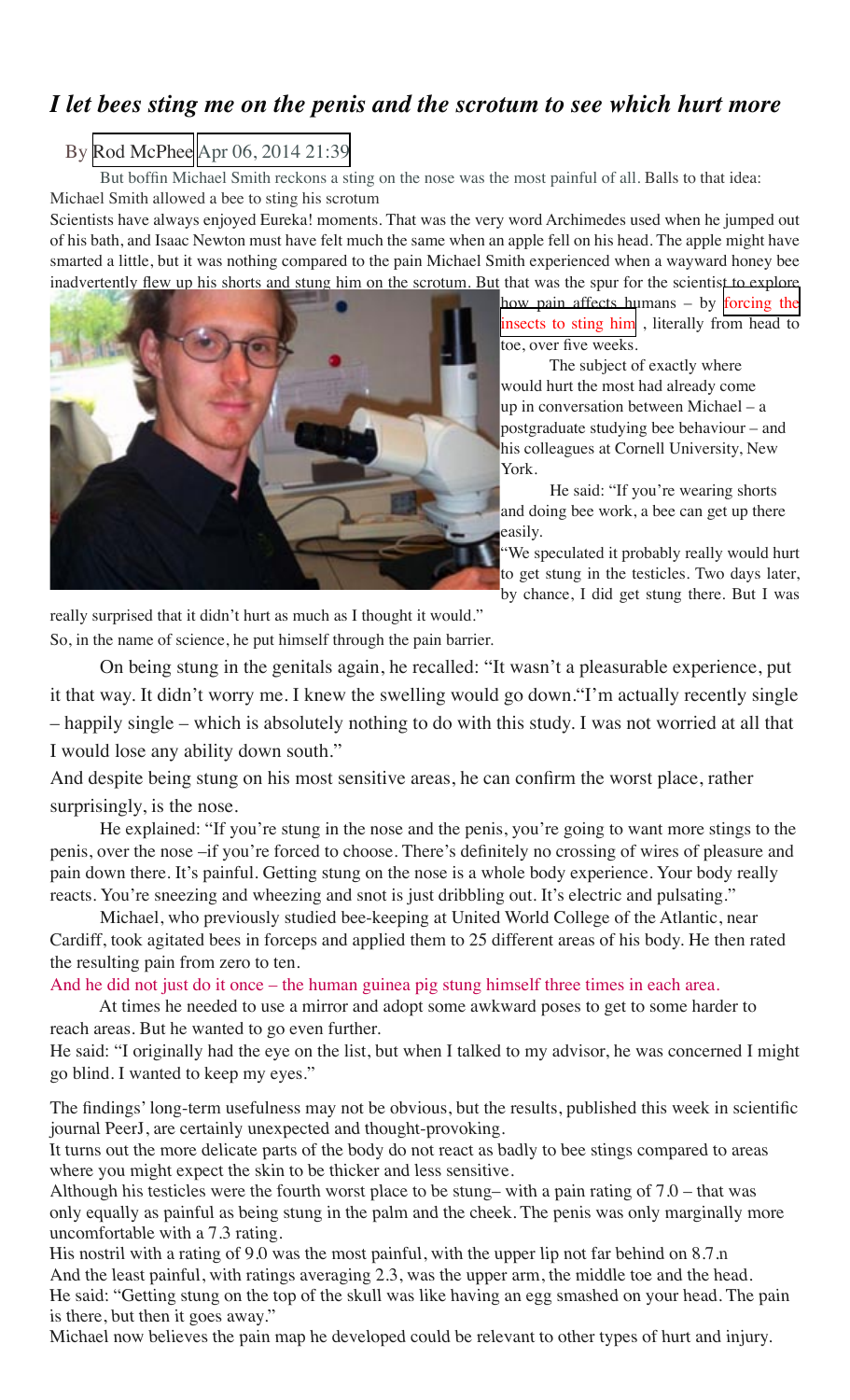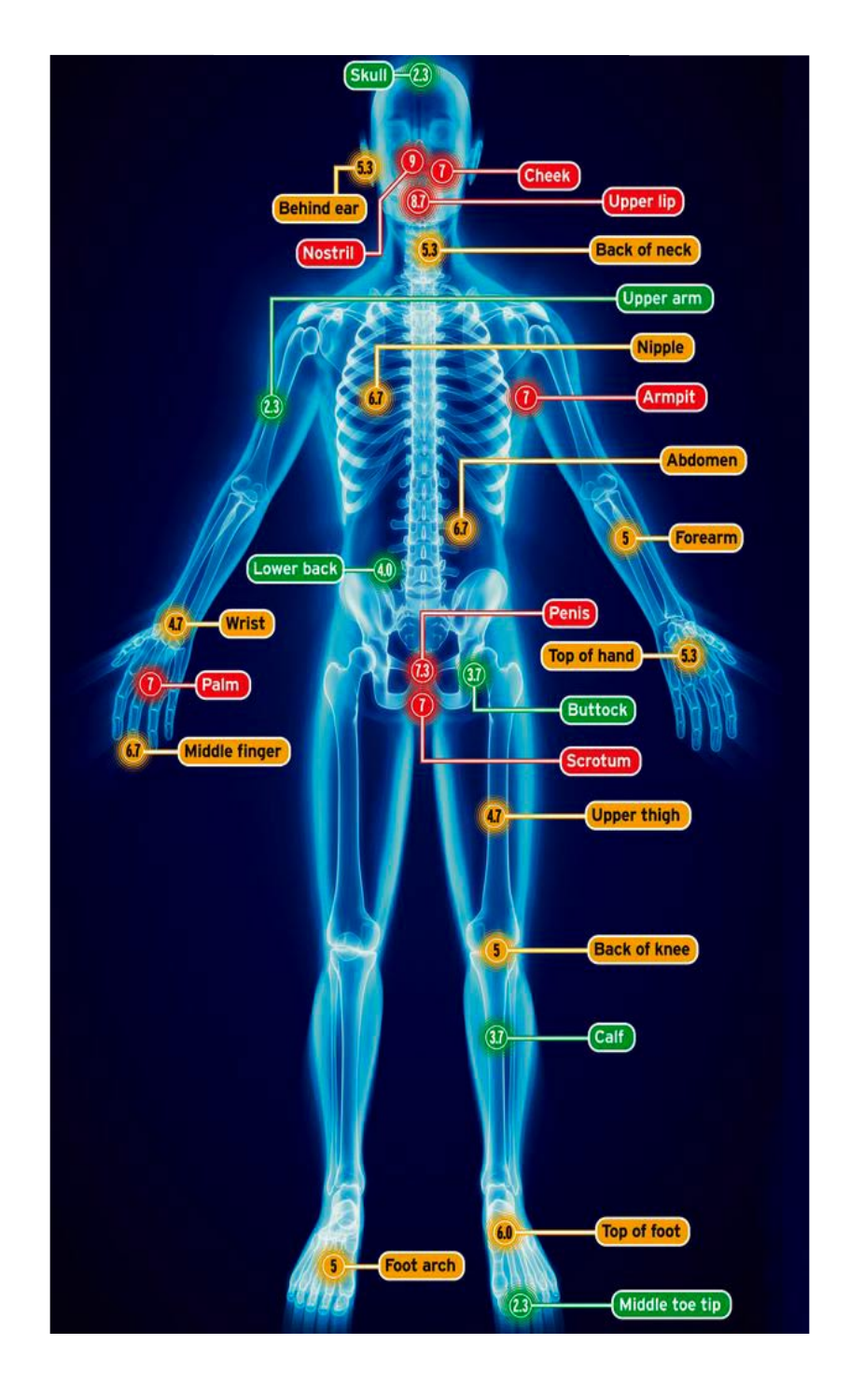# **EPA Asked to Protect Bees with Over Half-a-Million Signatures**

 20 Mar 2014 09:53 Written by Press Release Category: Environmental Washington, DC--(ENEWSPF)--March 20, 2014 —Today, more than 500,000 signatures were delivered to U.S. Environmental Protection Agency (EPA) Administrator Gina McCarthy, urging the nation's top-ranking environmental leader to protect bees and other pollinators. The date marks the one-year anniversary of the [lawsuit filed against EPA](http://www.beyondpesticides.org/pollinators/documents/NeonicLawsuitPR3.21.13.pdf) by beekeepers, food, and environmental groups, including Beyond Pesticides, over the continued allowance of two beetoxic pesticides: [clothianidin](http://www.beyondpesticides.org/gateway/index.php?pesticideid=121) and [thiamethoxam](http://www.beyondpesticides.org/gateway/index.php?pesticideid=289). It also marks the two-year anniversary of the [emergency legal petition](http://www.beyondpesticides.org/pollinators/petition.php) filed against the agency on this same issue. EPA has yet to take serious action to address dramatic bee declines.

The pesticides in question are a class of systemic insecticides known as [neonicotinoids](http://www.beyondpesticides.org/dailynewsblog/index.php?s=neonicotinoids). Despite numerous studies linking neonicotinoids with bee kills, colony collapse, and weakened immune systems, EPA continues to operate under an alarmingly slow registration review process for these insecticides, one that extends to 2018. Honey bees are responsible for producing one in every three bites of food we eat, but research increasingly shows they are being harmed by the indiscriminate use of neonicotinoids, both alone and in combination with other pesticides. It is the job of the EPA to review such pesticides for safety and to take action if they are found to be harmful.

"We call on EPA Administrator McCarthy to lead the agency in a new direction by immediately suspending all outdoor uses of neonicotinoid pesticides. Bees can't wait four more years for EPA to make a decision. If the agency acts now, we can save these vital pollinators before it's too late," said the groups in a joint statement.

"Beekeepers are losing colonies at an unprecedented rate – the losses are too extreme to keep up with, and our entire industry is at risk of collapse unless federal action is taken. Convening conferences and changing pesticide labels is lip service and window dressing to the issue, but has no substance," said New York beekeeper Jim Doan, a plaintiff in the lawsuit who will be discussing bee declines on Capitol Hill next week.

In the absence of federal action, several states have taken action independently to introduce legislation that would suspend uses of neonicotinoids. California, Minnesota and New York are among the states considering action in their state legislatures. And this month, Eugene, Oregon became the first city in the country to ban the use of neonicotinoids on city property. Congress is also pushing to curb the use of neonicotinoids through the Saving America's Pollinators Act, introduced by Representatives John Conyers (D-MI) and Earl Blumenauer (D-OR).

In December 2013, [Europe implemented a two-year moratorium](http://www.beyondpesticides.org/dailynewsblog/?p=10368) on the most problematic neonicotinoids in order to protect bee health. This move came after several European countries had already implemented bans, with no economic costs to farmers or consumers.

"We are asking EPA to follow the EU's lead and recognize that the risks are unacceptably high. Pollination services provided by honey bees and other, even less studied, wild bees are far too important for agriculture and ecosystems to treat them in a non-precautionary manner. Many thousands of beekeeper livelihoods, the future viability of commercial beekeeping and the crops relying on these pollination services, estimated at \$20-30 billion annually, are potentially in jeopardy," said the groups.

Beyond Pesticides along with other groups will continue to push for pollinator protections. Please visit Beyond Pesticides' [Bee Protective](http://www.beyondpesticides.org/pollinators/index.php) website to learn more about our efforts to save pollinators and what you can do too. Beyond Pesticides launched the BEE Protective campaign, a national public education effort supporting local action aimed at protecting honey bees and other pollinators from pesticides and contaminated landscapes. BEE Protective includes a variety of educational materials to help encourage municipalities, campuses, and individual homeowners to adopt policies and practices that protect bees and other pollinators from harmful pesticide applications and create pesticide-free refuges for these beneficial organisms. In addition to scientific and regulatory information, BEE Protective also includes a model community pollinator resolution and a pollinator protection pledge. Pollinators are a vital part of our environment and a barometer for healthy ecosystems. Let's all do our part to BEE Protective of these critical species.

All unattributed positions and opinions in this piece are those of Beyond Pesticides.